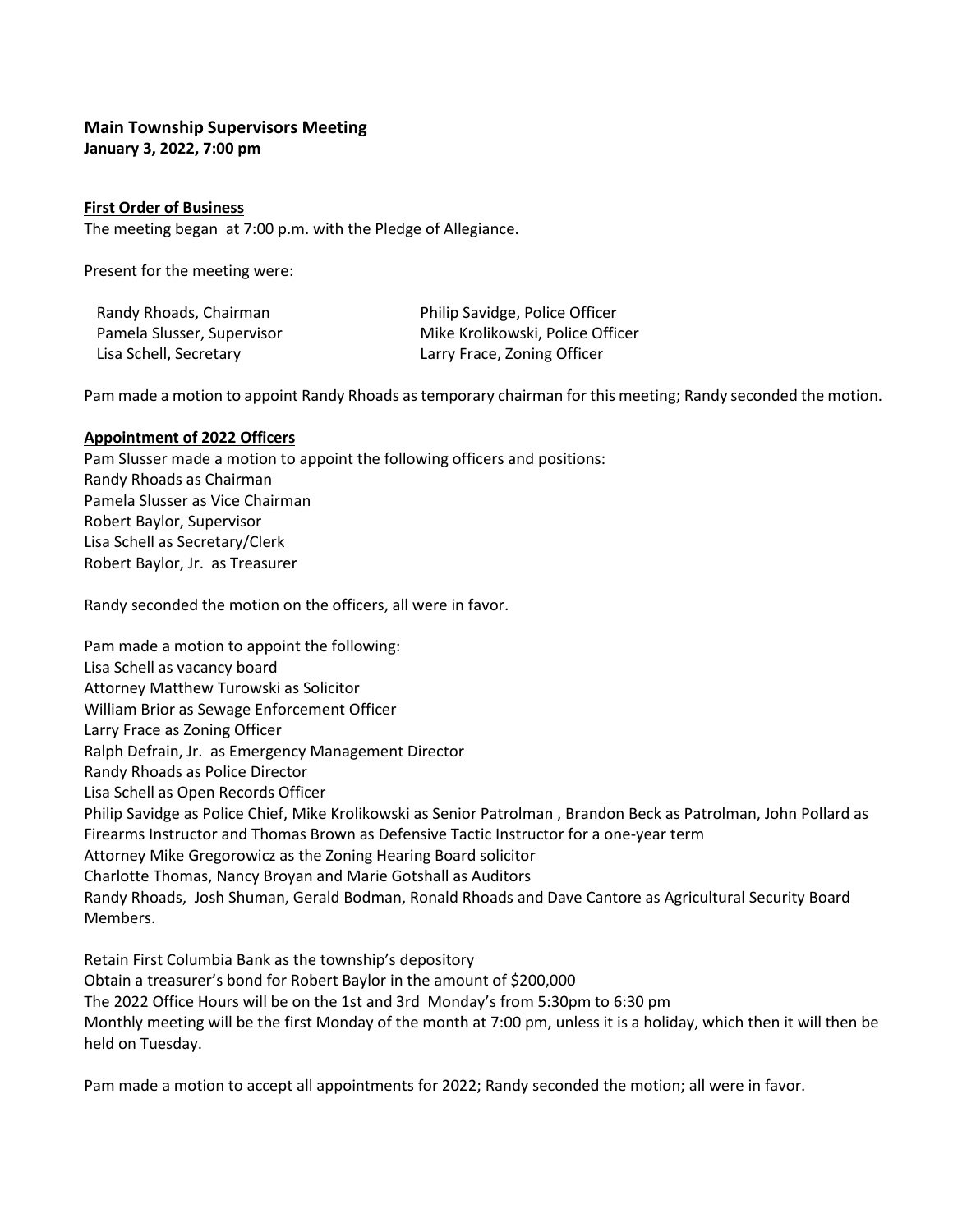The Zoning Hearing Board will reorganize on Thursday, January 5, 2022, at 7:00pm.

## **2022 Wages**

Randy made a motion to approve the following wages for 2022:

| Zoning Officer               | \$13.00                |  |
|------------------------------|------------------------|--|
| <b>Building Code Officer</b> | As billed by Mr. Frace |  |
| <b>Chief Police Officer</b>  | \$16.00                |  |
| Patrolman                    | \$15.50                |  |
| Sr. Patrolman                | \$14.50                |  |
| <b>Instructors</b>           | \$14.50                |  |
| <b>Equipment Operator</b>    | \$15.00                |  |
| Laborer                      | \$12.50                |  |
| Janitorial                   | \$11.50                |  |
| Secretary/Clerk              | \$15,000 annual salary |  |

Pam seconded the motion of the wages; all were in favor.

Randy made a motion that:

Randy Rhoads, Pamela Slusser and Robert Baylor, Jr. be designated Roadmasters

2022 mileage rate set at \$ 0.58.5/mile

Zoning Fees for 2022:

Zoning Hearing Board Fee \$800.00 Appeal of Zoning Hearing Board Finding \$800.00 Zoning Permit - \$25.00 for the first \$5,000 value of the structure \$15.00 for the second \$5,000 value of the structure Then \$4.00 per each \$1,000 over Driveway Permit \$125.00 Driveway Reconstruction \$75.00 Well Permit \$75.00 Ordinance Book \$36.00

Appoint Larry Frace as the Building Code Enforcement Officer Retain Todd Pysher as Engineer

Maintain the 2022 Fire Company Billing Charges as follows:

- 1. Bill the building owner \$100.00 plus any cost incurred at all structure fires with damage in excess of \$1,000
- 2. For all motor vehicle accidents, bill on a 3-tier basis:
	- a. \$100.00 for responding to an accident
	- b. \$200.00 for victim removal
	- c. \$300.00 for victim removal with heavy duty hydraulic equipment
- 3. No billing for community service events such as CO detector activation; medical assist, lifting and missing persons, etc.
- 4. Bill \$100.00 plus costs incurred for all wildfires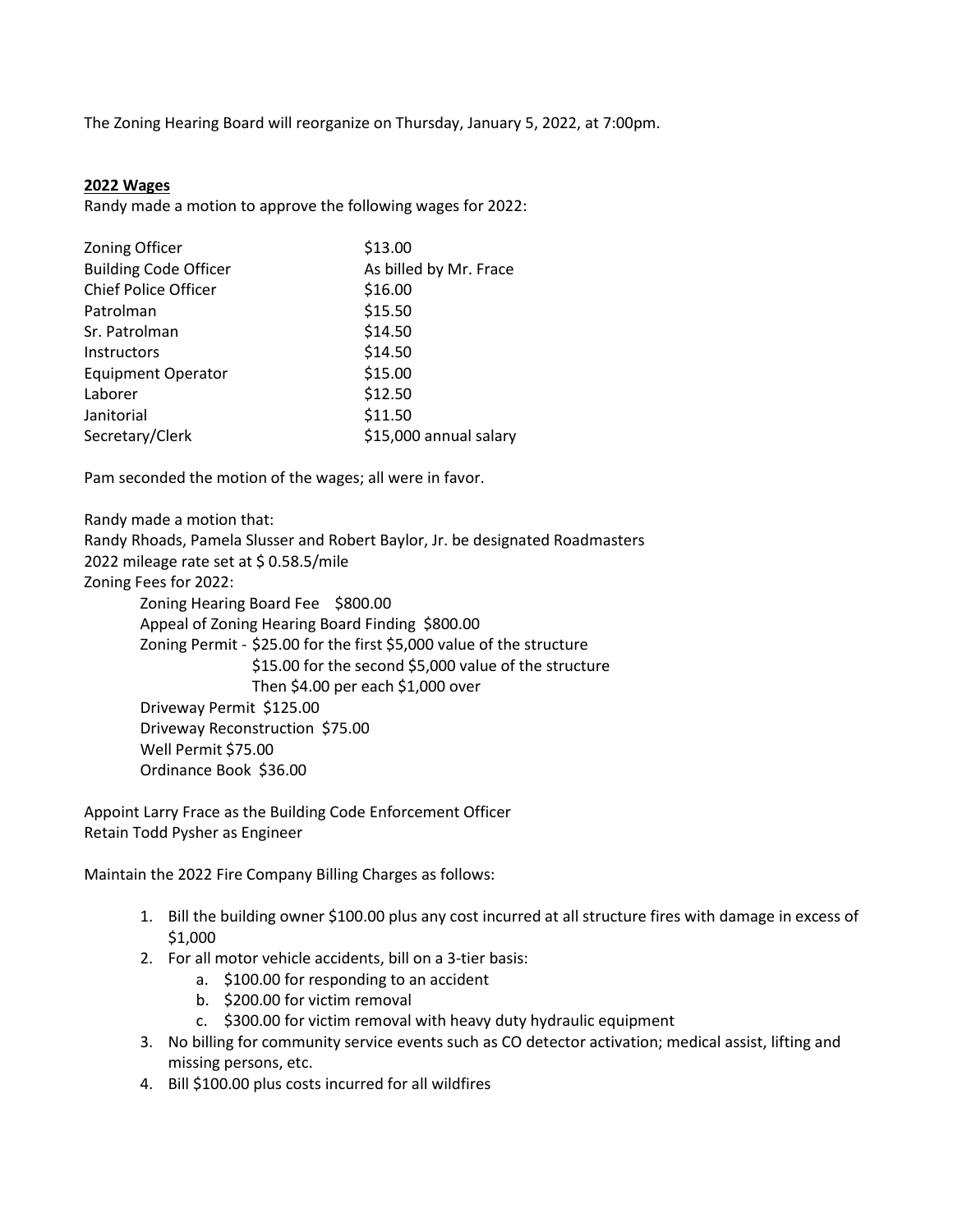Pam made a motion to accept the Fire Company Billing Charges for 2022 as approved by Dave Broadt, Fire Chief; Randy seconded the motion; all were in favor.

Pam made the motion to accept all wages, nominations and appointments made for 2021; Randy seconded the motion; all supervisors were in favor.

Lisa stated the 2022 bidding thresholds are as follows:

- Goods or services that will cost \$21,900.00 or greater for a calendar year requires public bidding.
- Goods or services that will cost between \$11,800.00 and \$21,900.00 for a calendar year requires at least three written or telephonic quotes.
- Goods or services that cost less than \$11,800.00 for a calendar year can be purchased without any formal bidding or quotes

## **Minutes of Meeting**

Randy stated that the minutes and agenda were available for review on the webpage. Randy made a motion to approve the December 6, 2021, Pam seconded the motion; all were in favor.

## **Treasurer's Report**

| <b>General Fund</b>              |              |
|----------------------------------|--------------|
| <b>Previous Balance</b>          | 221,142.85   |
| Deposits Received                | 20,280.22    |
| <b>Bills Paid</b>                | (29, 819.90) |
| <b>Current Balance</b>           | 211,603.17   |
|                                  |              |
| <b>Employer Tax Account Fund</b> |              |
| <b>Previous Balance</b>          | 645.52       |
| Commonwealth of PA               | (306.61)     |
| <b>Current Balance</b>           | 338.91       |
|                                  |              |
| <b>Special Account</b>           |              |
| <b>Current Balance</b>           | 66,874.29    |
|                                  |              |
| <b>Fire Tax Account</b>          |              |
| <b>Previous Balance</b>          | 39,815.67    |
| Deposit                          | 167.62       |
| <b>Current Balance</b>           | 39,983.29    |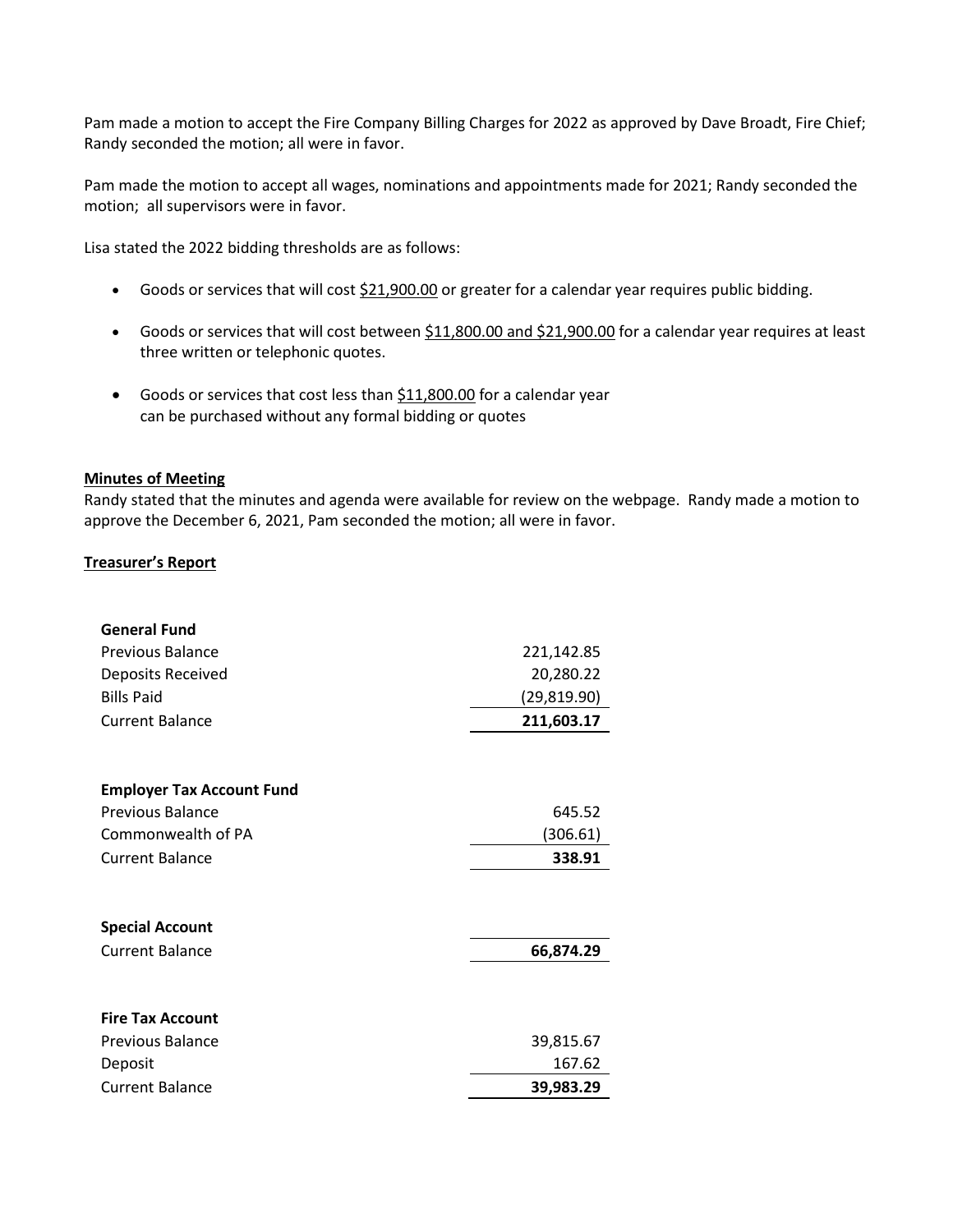| <b>State Account</b>    |      |            |
|-------------------------|------|------------|
| <b>Previous Balance</b> |      | 154,136.14 |
| Interest                |      | 32.62      |
| Cargill, Inc.           | 1646 | (1,535.24) |
| Void                    | 1647 | 0.00       |
| <b>Current Balance</b>  |      | 152,633.52 |

Pam made a motion to approve the December treasurer's report as read; Randy seconded the motion.

## **Public Comment**

Mr. Bodman stated that he had two major barn fires, one July 21, 2002, and one on July 20, 2005, and he was surprised by the number of people that were not familiar with what happened. Mr. Bodman stated that the general comment is that they were a result of hot hay which caused spontaneous combustion. Mr. Bodman wanted it stated that both fires were deemed by the fire marshal to be arson.

Mr. Bodman also stated that at the November meeting there were concerns about the long dark hallway in this building and noticed that the light switch at the top of the stairs is behind the door and he suggested the light switch be moved from behind the door for safety reasons.

Mr. Bodman asked if it was determined if the roads in Wonderview are private roads or where they dedicated to the township. Randy stated that Bob Baylor is working on that issue, and he is not at the meeting tonight due to .

Mr. Bodman asked the status of the yellow truck repairs. Randy stated that the repairs are done, and the truck was inspected and back in service, but now the front u-joints are out.

Mr. Bodman asked about the status of the new tractor. Randy stated that it is scheduled for delivery with week of January 7<sup>th</sup>. The supervisors decided to trade in the International and keep the Kubota since it is working now.

Mr. Bodman stated that he is concerned with outside groups such as the Boy Scouts and Historical Group using the upstairs rooms in the township building since the police office is also located there. He stated that if a hostage situation would take place, it is a liability concern and there is not a police holding room. He also noted that one of the officers already had concerns with the Boy Scouts using a room if he is bringing someone back. Randy stated that he had requested a liability certificate from the Boy Scouts.

Mike Krolikowski stated that if the police were bringing someone up to their office, they would be handcuffed from behind and if they are violent, they would be secured in the car and they would call for additional help before bringing them into the building. Mike stated that they would remain cuffed at all times and leg restraints would also be used if needed. Mike also stated that regulations are changing as a result of the George Floyd incident as far as using different tactical moves. Philip Savidge stated that he is in the process of updating all the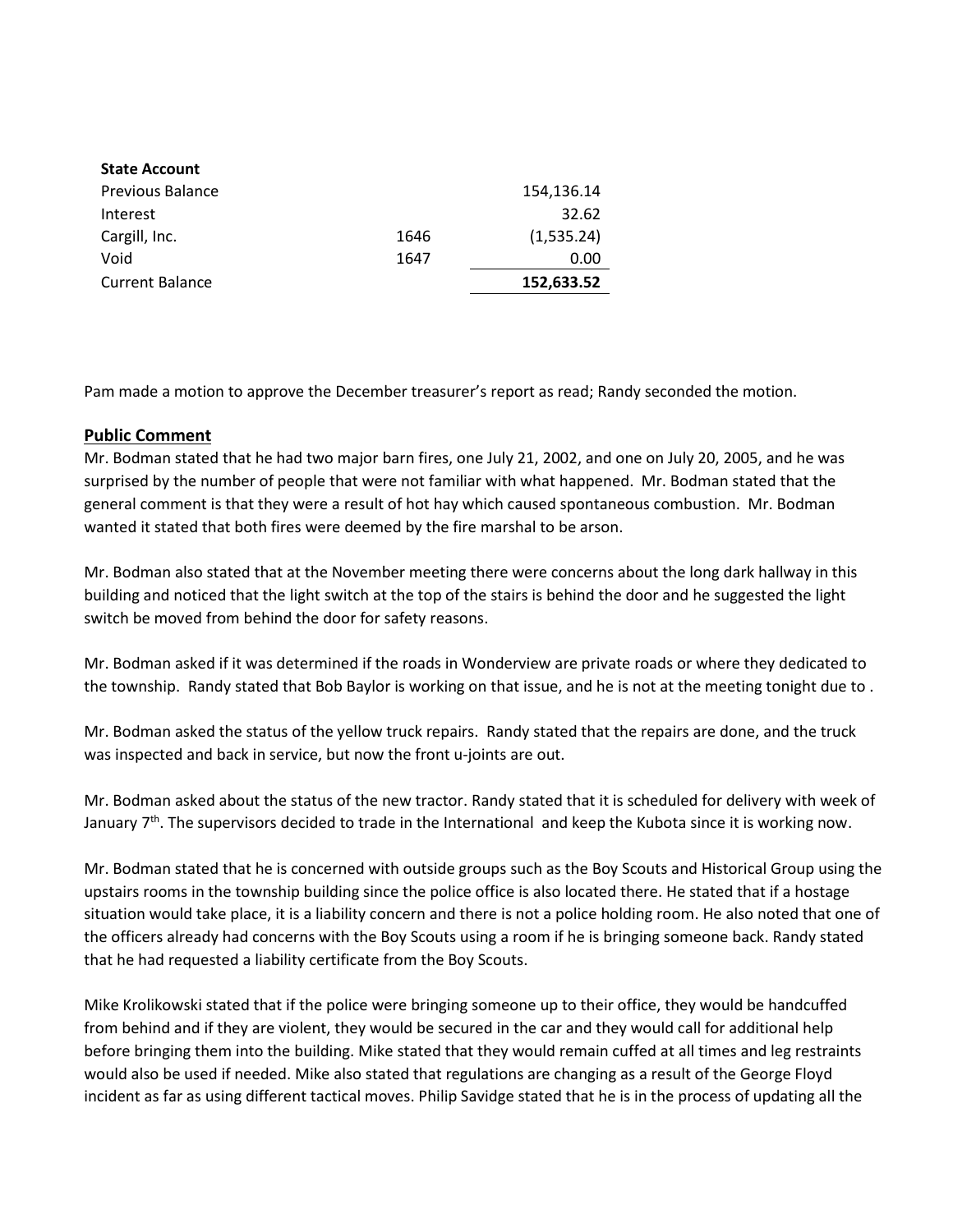police policies and all officers will be informed of any new changes.

Dave Broadt stated at the November meeting it was discussed about the Fire Department's finances and he stated that any funds that are appropriated by the township to the fire company are reported in the township's financial report. Dave stated the township pays for the fire company's liability and workers' compensation insurance, phone, and fuel.

Dave stated at a previous meeting he had stated that the fire company would like to use  $\omega$  \$7,500 of the fire tax dollars to pay for a security and video system for their building and they also received a quote for \$29,000 for a new roof. Dave stated the three township supervisors attended the November Fire Company meeting and gave their input that they would like the fire company to provide a minimum of three bids for expenses they are asking to use the fire tax money for.

Dave stated that since that meeting the fire company decided that they will not request the fire tax funds be used for the security system or roof, they will use the money they have made from their raffles. They will split the roof into two portions for the work.

Dave stated they decided to build up the fire tax fund to  $\omega$  \$100,000 and then look to purchase a tanker truck since their current one is a 1988 with 155,000 miles barring any major engine problems sooner. Dave's question to the supervisors was how they are expected to obtain three bids for a used truck. Randy stated that they would have to write up a bid notice with the specs and advertise in the paper. Mike Krolikowski stated that they could also look into Municibid for equipment.

Dave also stated that Mr. Bodman sent a Freedom of Information Act request to the fire company and the fire company replied asking for a 30-day extension. Dave stated that since then the department developed and approved to put a policy in place that their financials are closed to members only.

Dave stated that he spoke to the Office of Open Records, and they have turned down Mr. Bodman's request and he stated that he encouraged Mr. Bodman to appeal since there are no fees involved, but also stated that so far everyone who appealed these types of requests lost so far.

Dave also stated that if someone asks to become a member of the fire company there is about a 6-month process, they go thru, such as background checks and applications, then the request goes to the department for a vote to recommend or not recommend membership. They do not classify members as social members or active members and they do not recruit or advertising for new members.

Randy stated that the five minutes for discussion were up, and they would move on to other business.

## **Old Business**

## **Wonderview Entrance**

Randy stated that Bob Baylor did talk to Catawissa about the entrance, and they have to decide on what they want to do with it and reach out to our supervisors if they want.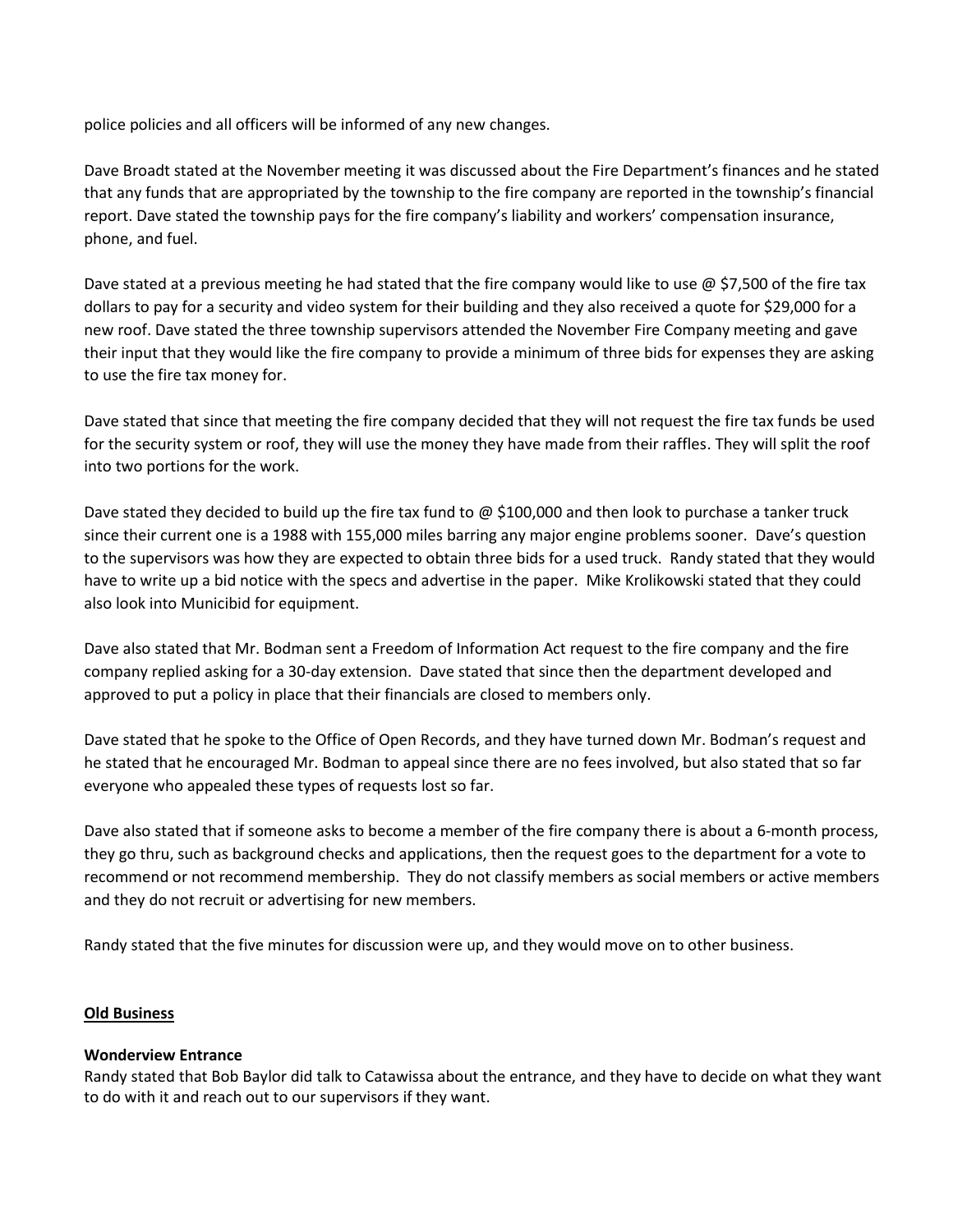## **New Business**

There was no new business to discuss.

#### **Sewage Officer Report**

Lisa read the December report submitted by William Brior:

Provided correspondence on the sewage malfunction for Dan O'Kane.

Mr. Brior also maintained the township's Act 149 files for December 2021.

Pam made a motion accept the Sewage Officer Report; Randy seconded the motion; all were in favor.

#### **Zoning/Construction Report**

Zoning Permits – no permits were issued.

Construction Permits – no permits were issued.

#### **Zoning Issues**

Discussion on 137 Deep Drift Drive, Bloomsburg and appealed the land development since they did not want to separate the property now waiting to see if they request an appeal.

Issued 10 Zoning Permits for a total of \$1,505.20 for the township

Issued 9 UCC Permits for a total \$3,907.00 for Larry Frace Inspections, LLC

\$640.00 for Zoning Servicers for 2021

Pam made a motion to accept the Zoning Report; Randy seconded the motion; all were in favor.

#### **Police Report**

Mike read the police activity for the month of December:

Hours- 182.5 Miles Driven- 1,128 Incidents - 60 Non-Traffic-0 Traffic citations-5

Mike clarified that for his hourly wage he asked the supervisors to keep his rate the same due to being retired from the university and only allowed to make a certain amount of income each year.

Mike stated that they acquired new firearms for the township since the current firearms were utilized by the FBI and it required a lot of paperwork which took a lot of time to do. Those firearms were taken to Curt's Gun Shop to